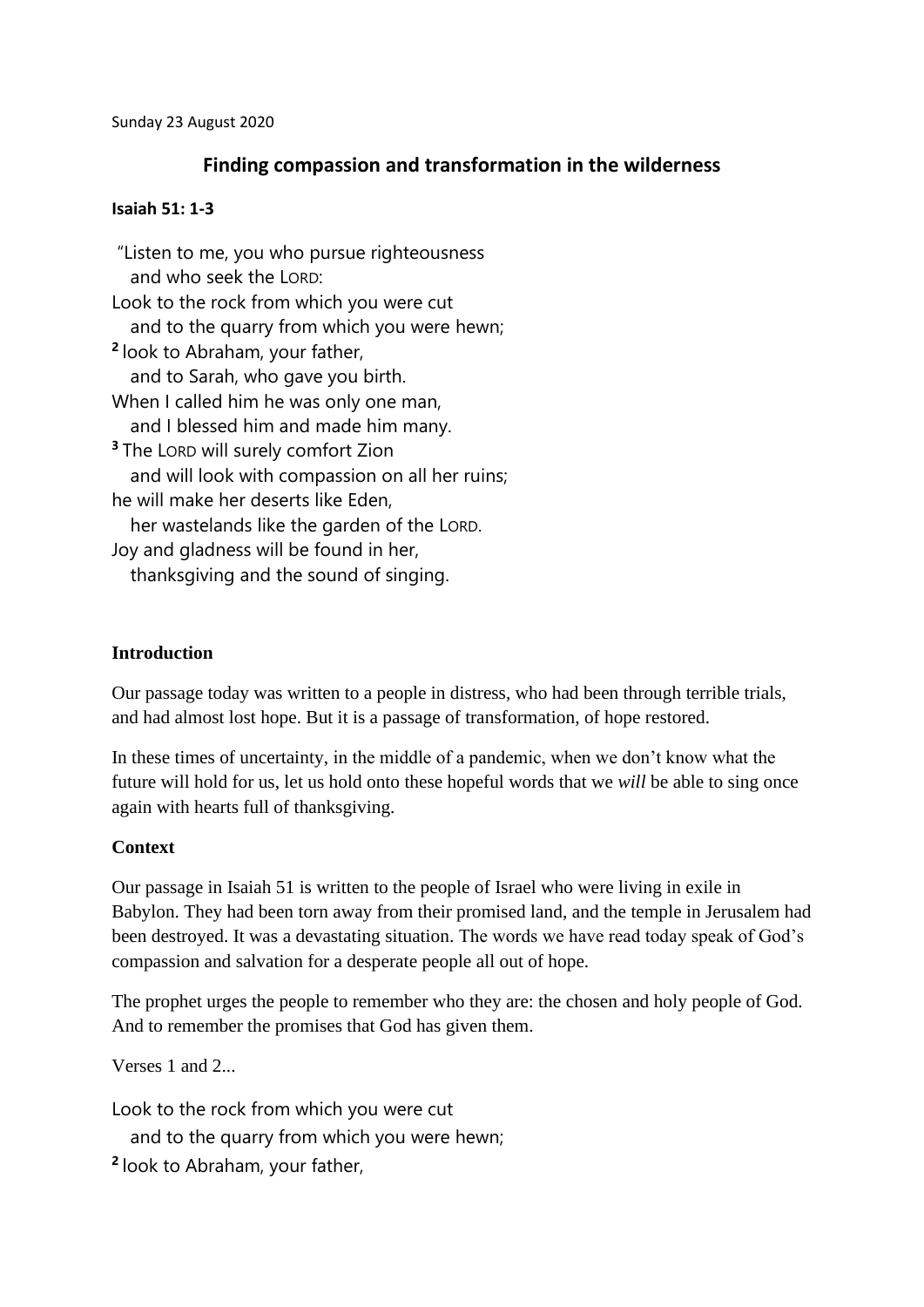and to Sarah, who gave you birth. When I called him he was only one man, and I blessed him and made him many.

These are helpful reminders for us too, when we feel out of our depth.

- Who does God say you are?
- What promises has God made to you?
- How has God blessed you and your family in the past?

# **Biblical examples of wilderness experiences**

Our passage in Isaiah 51 speaks in the metaphor of a 'desert experience'. Of being in the wilderness, of wandering in the wastelands.

Last week, we heard of a mountain metaphor in Psalm 121, of looking up to the mountains and beyond and asking, "Where does my help come from?". And Izzy reminded us that God is not 'up there' at the top of the mountain, but God is closer to us than our breath, that God is as close to us as a shadow, protecting our vulnerable right hand. This week, we continue the same theme, moving from mountains to the wilderness.

A wilderness is a vast, uninhabited space. A desert is dry and arid, with little to support a comfortable life. A wasteland is a place where nobody chooses to live. It is full of dangers: the risk of exposure, of heat, of dehydration. There is no clear path, and you find few fellow travellers.

The Bible has many stories of people fleeing to deserts or being led into the wilderness. Often when they have come to the end of their own resources and strategies, and the only place left to go is into the inhospitable unknown.

Here are some examples:

- Hagar, pregnant with Abram's son, was treated so badly by her mistress Sarai that she ran away into the desert (Genesis 16).
- The Israelites escaped from slavery in Egypt into the wilderness, where they wandered and camped for 40 years (Exodus 12-13).
- The prophet Elijah fled for his life from Jezebel into the desert (1 Kings 19).
- John the Baptist lived a wild life in the wastelands eating locusts and wild honey (Matthew 3).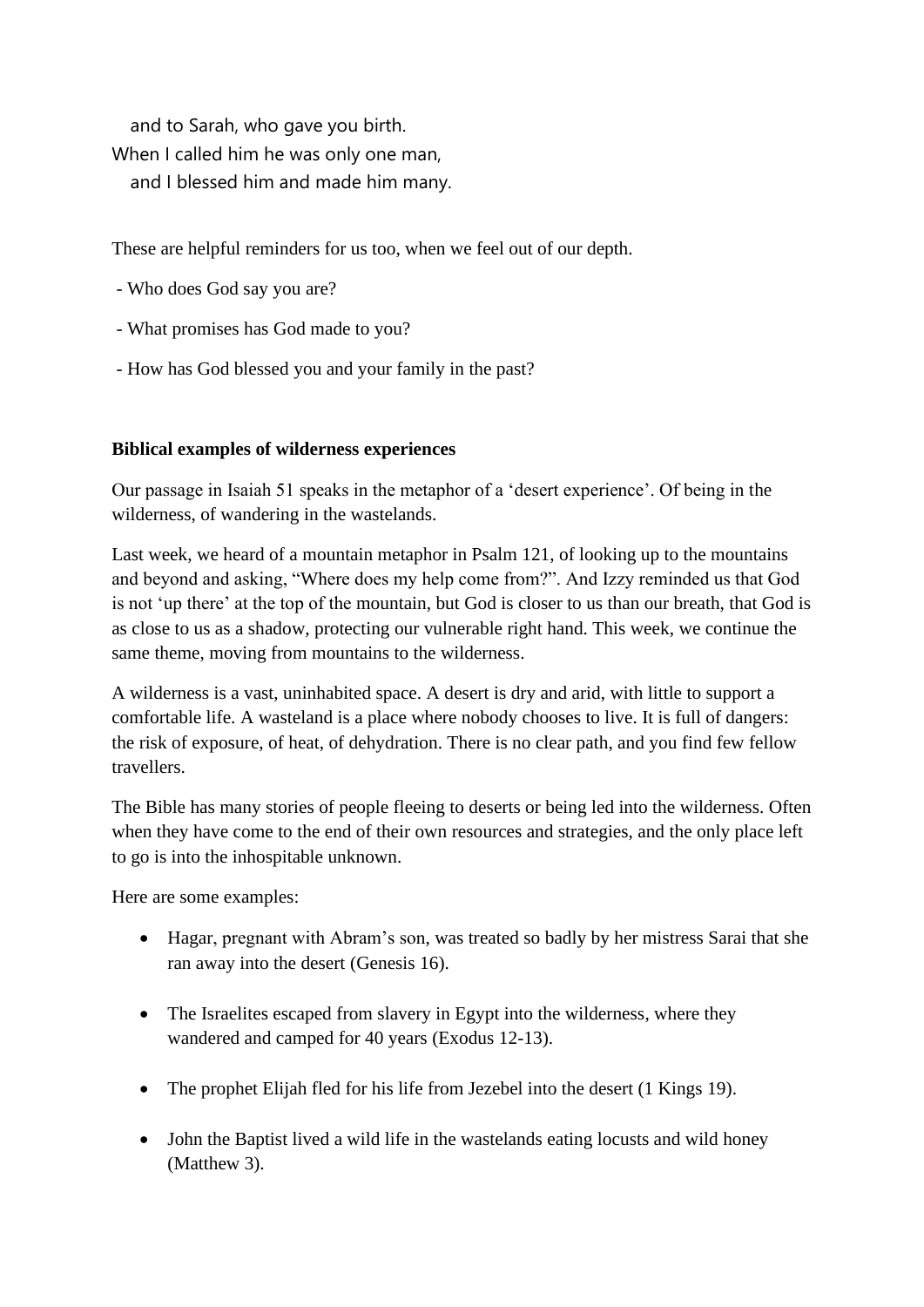### **The desert as a place of transformation**

But the Bible also tells us that the desert is often a place where transformation happens.

Verse 3...

**<sup>3</sup>** The LORD will surely comfort Zion and will look with compassion on all her ruins; he will make her deserts like Eden, her wastelands like the garden of the LORD. Joy and gladness will be found in her, thanksgiving and the sound of singing.

Isaiah speaks a message of hope and compassion, that even in such disastrous situations, God *can* bring new life:

- Making deserts like the Garden of Eden.

- Turning wastelands into a lush garden.

- Bringing a song of gladness out of the ruins.

Let's go back to the Bible characters who found themselves in the desert:

- In the midst of her distress in the wilderness, Hagar met the angel of the Lord, who called her *by her name*. Hagar in return gave a name to God: "You are the God who sees me", saying, "I have seen the God who sees me."
- In the desert, the Israelites received daily provision of food, protection, and direction by day and night.
- Elijah walked into the wilderness, exhausted, overwhelmed, afraid and ready to die. But there he encountered the *kindness* of God, with an angel letting him eat and sleep and eat again so he was ready for the journey ahead. In the solitude of the desert, Elijah was able to hear God in "the sound of sheer silence".
- The wilderness was John the Baptist's *place of freedom* to preach his radical and unpopular message of the coming Messiah.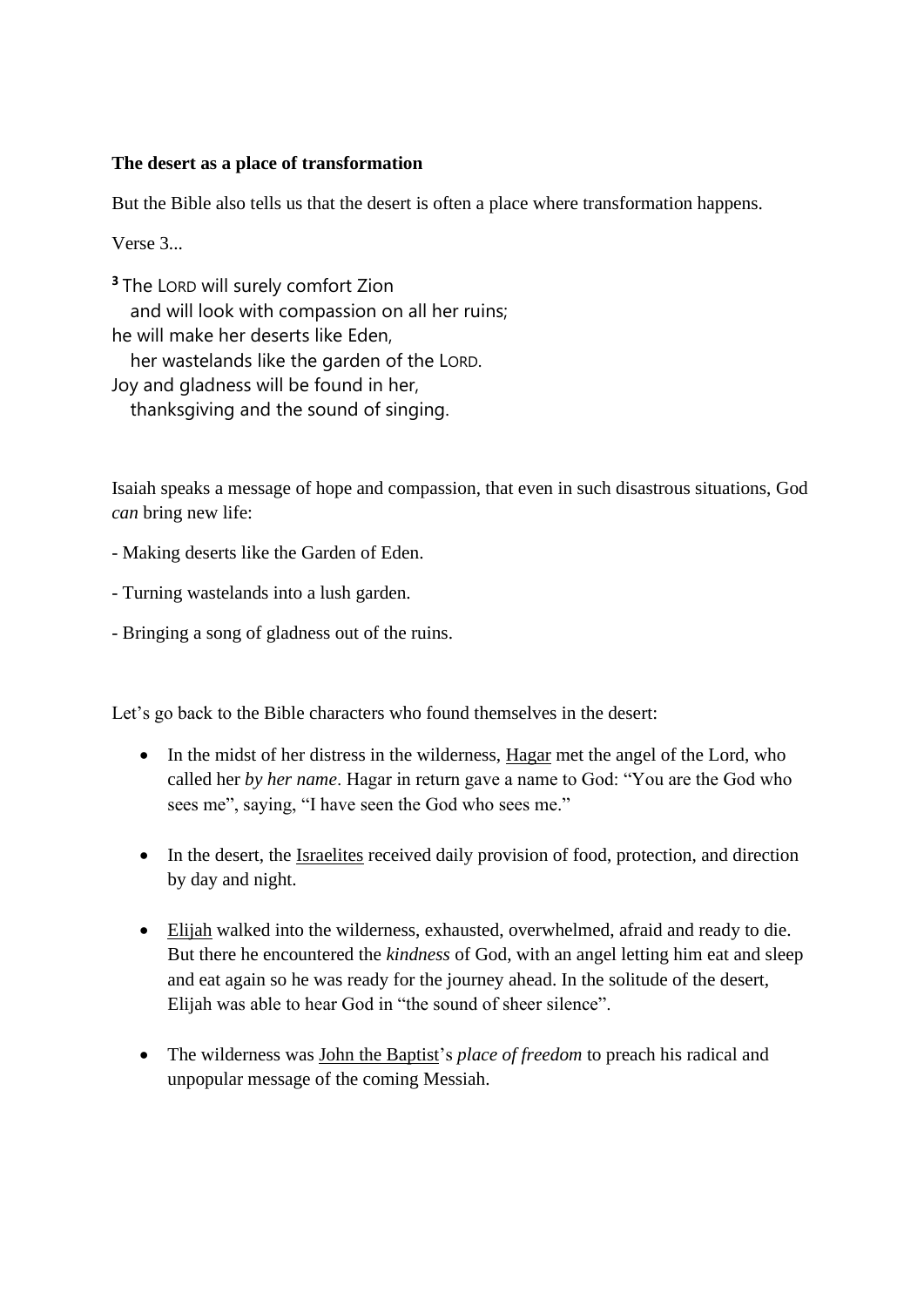In these examples, their harsh situations were not automatically ended. The cause of their terror was not necessarily removed. But their experience in the wasteland was often transformative to *how they continued onwards*.

- Hagar returned to her mistress, having a new sense of being seen, known and cared for by God.
- The Israelites learned to be the People of God as they sought their promised land. They had decades of miraculous experiences and learning to draw upon in the centuries to come.
- Elijah's zealousness and compulsiveness was softened, as he learnt to see God not just in powerful and mighty deeds, but also in a gentle whisper.
- John the Baptist met his Messiah, as Jesus walked out to where John was in the wilderness to be baptised.

Someone has said that this wilderness experience is like a swimming pool. When you enter the pool in the shallow end, there are lots of people, children having fun, its busy and noisy. But when you are at the deep end, it's a different experience. Your feet can't touch the bottom. There are not so many people around you. And the sound is different. All the noise is at the shallow end of the pool; at the deep end, in the vulnerability, you can listen deeply and ask deep questions.

## **Personal wildernesses**

The desert represents physically arid places, but also personal and spiritually arid places.

Where have you experienced 'wilderness'?

- maybe it was on a hospital ward in the middle of the night.
- or when your dreams and expectations came crashing around you.
- maybe you felt like you were on the outskirts of society.
- or a death, or a loss of a job or a relationship has left you devastated.
- or it's when you sit in silent prayer and hear nothing.

For me, my most significant wilderness experience was 10 years ago when I was newly married, and all my hopes and expectations of marriage and a happy family life were pulled apart. My husband started to relapse into his addiction to alcohol, and it spiralled out of control. Each month it got worse. The binge drinking increased, the bank balance went into the red, his behaviour became more paranoid and controlling, there were threats of violence, and soon the threats started to become realities. I felt utterly trapped in my situation. I could